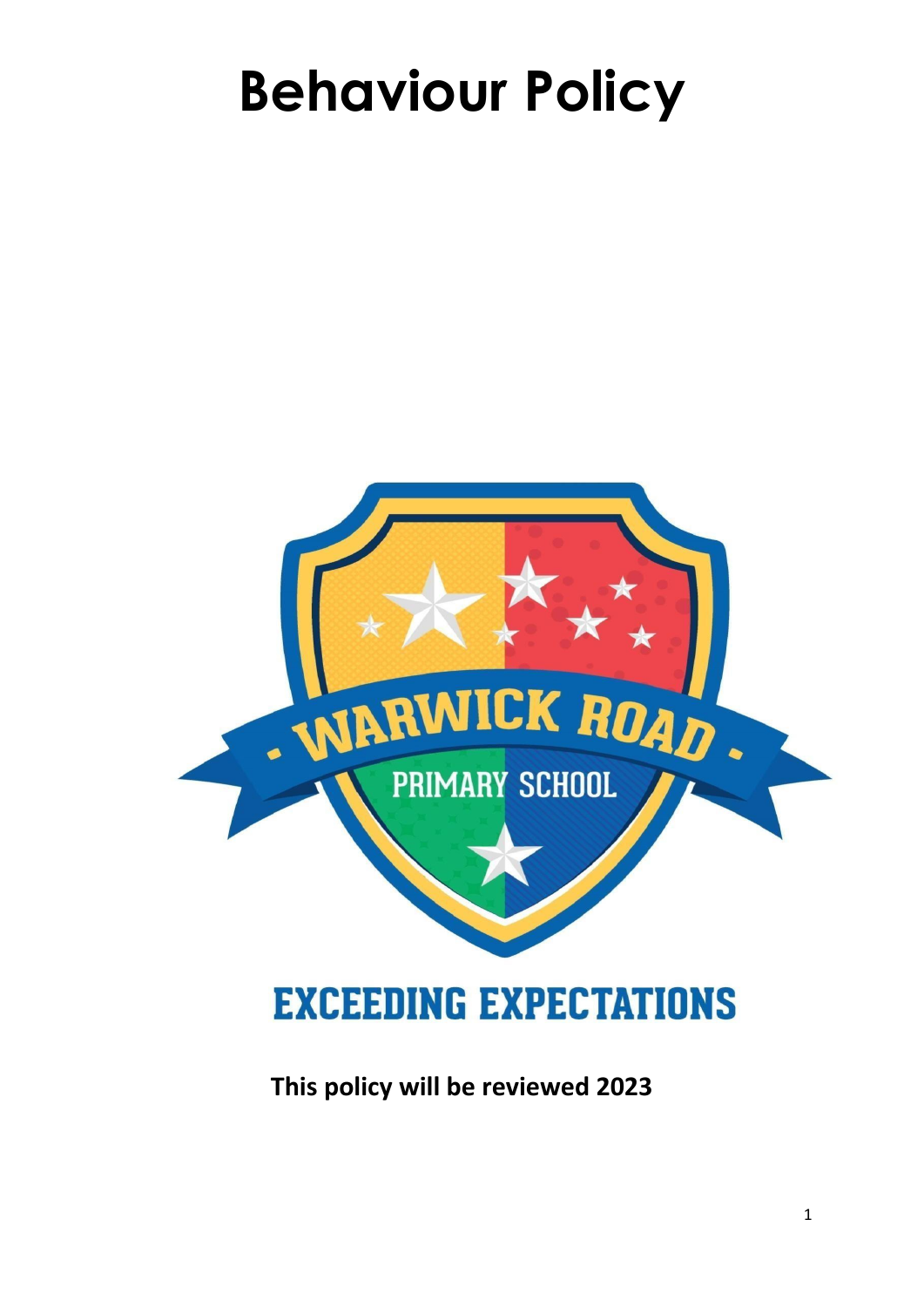# **Principles of Policy**

This policy sets out to define a code of appropriate behaviour for Warwick Road Primary School. The policy is based on the school's mission: 'Exceeding Expectations.'

We aim to provide a safe, happy atmosphere in which stakeholders work together for the welfare of the children:

- Where children adopt certain standards of behaviour and values to develop a sense of self-discipline;
- Where children accept responsibility for their own actions;
- Where children are polite, well mannered, and helpful to each other; Where children are well-equipped to become good citizens;
- Where children can 'Exceed Expectations'.

The principle that underpins our approach to school behaviour is that every child has the right to learn. We aim to give all our children a shared sense of pride in attending Warwick Road Primary School.

The general standard of behaviour is the collective responsibility of the all the staff. It is important that we all have a shared vision of what acceptable behaviour is. Equally, unacceptable behaviour and the consequences of such behaviour must also be clearly stated. From the outset, we recognise that there is a distinction to be made between behavioural issues and emotional needs (the latter of which may be a Special Educational Needs issue) and poor behaviour.

Praise and encouragement should be used consistently to reinforce positive behaviour. We aim to emphasise the positive rather than dwell on the negative behaviour. When we do have to discipline, we are constructive by giving advice on how to improve – this gives children a chance to redeem. Through discussion with the child, we provide an opportunity for self-reflection; this gives them ownership over their behaviour and a chance to improve through making the right choices. The majority of pupils will respond to encouragement, and a good reward system is essential for progress. By promoting positive behaviour and good work, we will set the standards that we all wish to see throughout the school.

As part of our behaviour policy, we recognise the importance of relationships with parents/carers and endeavour to keep parents/carers fully informed about their child's behaviour. Every effort is made to ensure that there is a good level of communication between home and school. Should a child's behaviour be cause for concern, their parents will be contacted and the matter discussed.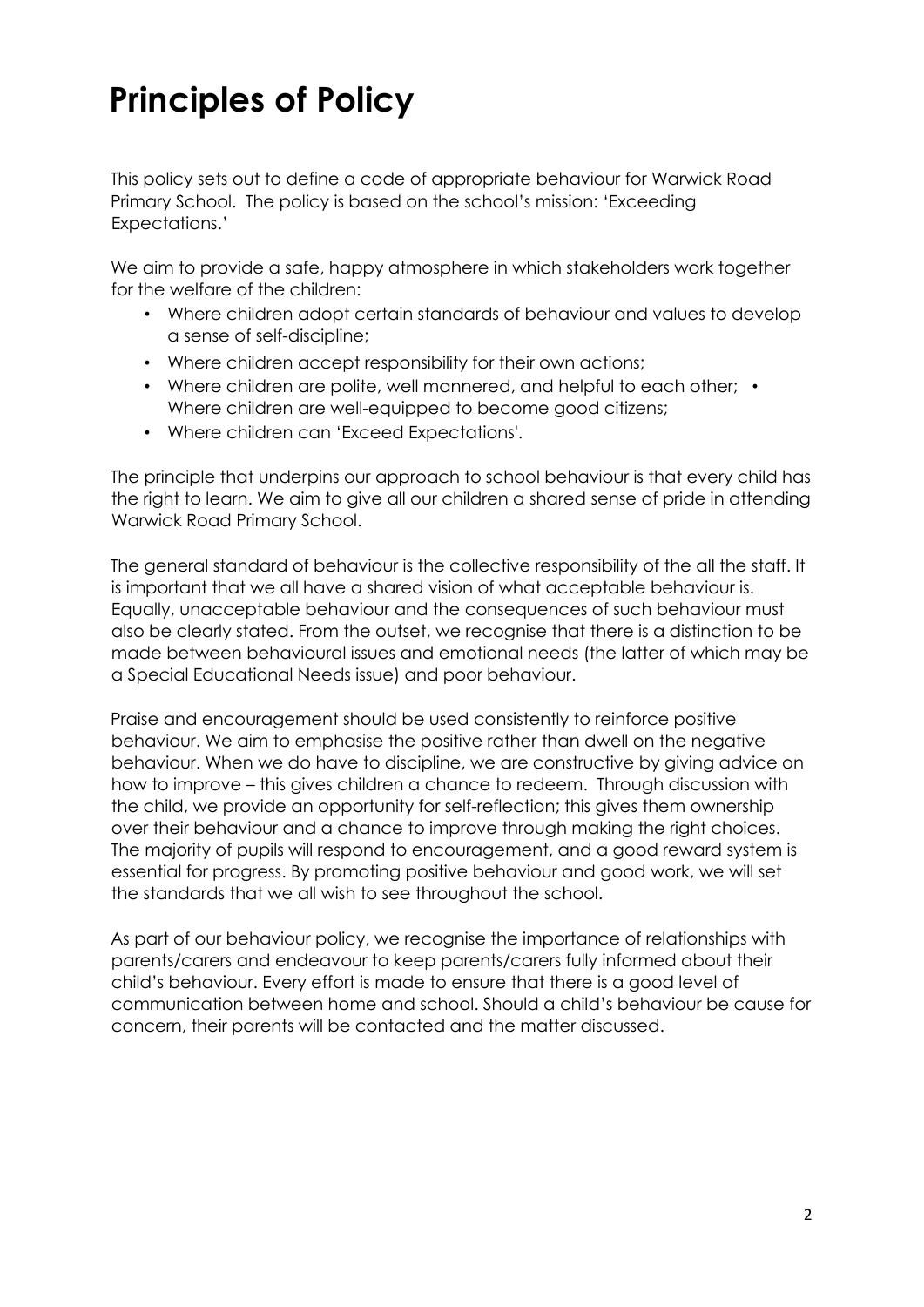# **Celebrating Good Behaviour**

It is an important part of the life of our school that we celebrate our achievements, large and small. We aim to:

- $\triangleright$  Build a positive school ethos;
- $\triangleright$  Develop a community where pupils and staff work in partnership;
- $\triangleright$  Develop positive peer leadership;
- $\triangleright$  Equip our children to become citizens of the wider community.

#### *Celebration Assemblies (class)*

Our assembly each Monday celebrates when our children use the 'Secrets of Success' to achieve their goals. Their successes are awarded with special stickers, and they are given the opportunity to either show their learning or talk about their successes. Our optimism and positive attitudes are mirrored in the achievements our children make. The development of a growth mind-set removes the fear and obstacles through creating a 'can do' culture which we strive to instil in our children. When our children say, "I can't do this." we tell them to them to add "…yet." to the end of their sentence.

### **Behaviour Management**

#### *POSITIVE BEHAVIOUR STRATEGY*

Each class has an agreed code of behaviour displayed on the classroom wall, as well as the school rules. Within classes, these are broken down into smaller steps, which are suitable to that specific year group.

#### *Our School Rules*

To try our very best.

To look after our environment

Always be honest and trustworthy

To treat everyone fairly.

#### *CPOMS*

Staff members, including lunchtime supervisors, will record incidents of negative behaviour on CPOMS and alert members of the SLT.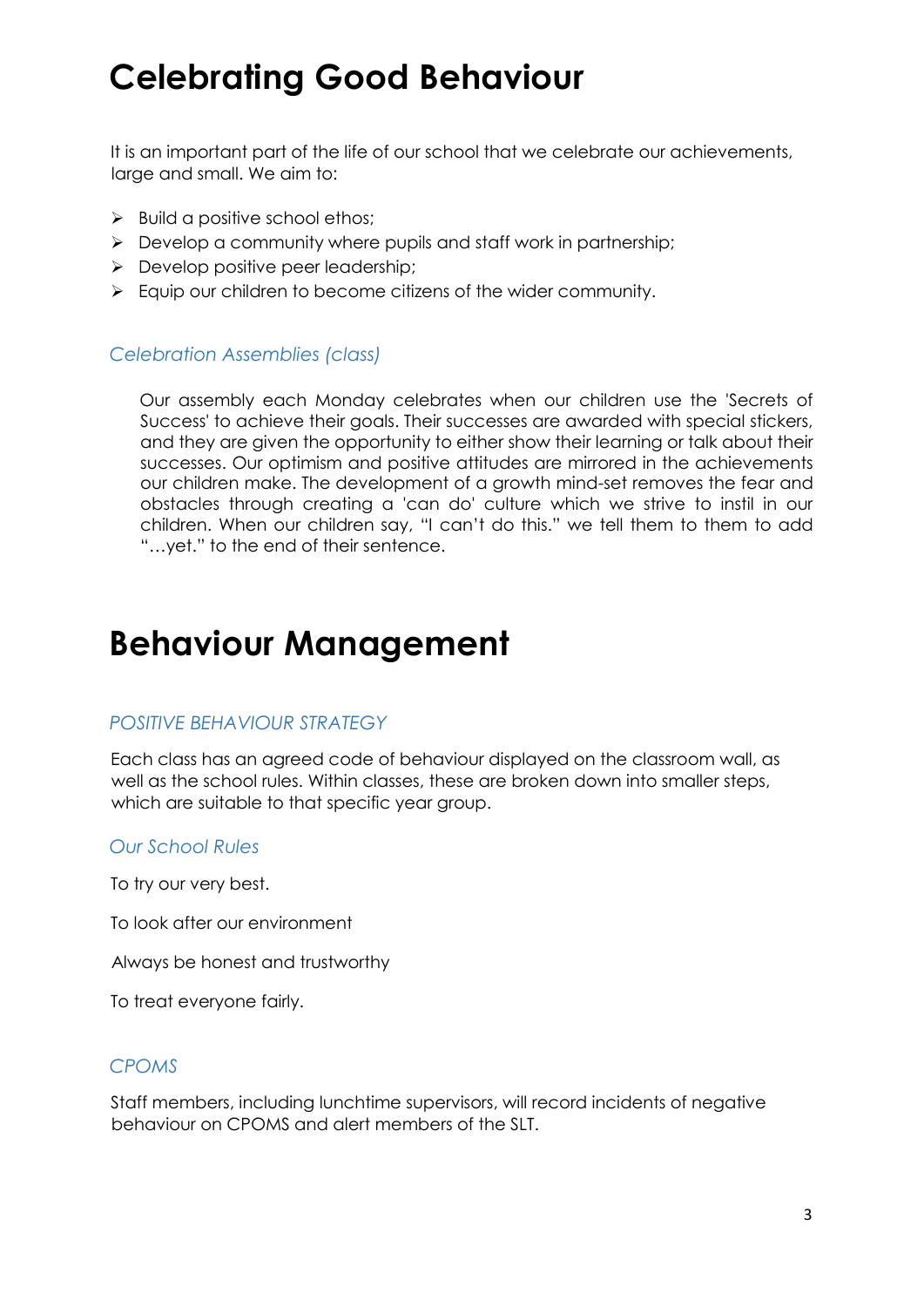#### *Going for Gold (Individual)*

The 'Going for Gold' scheme provides a consistent and fair approach to behaviour management; clear systems to reward good behaviour and sanctions for inappropriate behaviour; a system that allows children to take ownership of their behaviour and their rewards.

#### **Principles:**

- Each day is a new day
- In EYFS/KS1, each class has a behaviour chart displaying red, amber, green, silver and gold. In KS2, each class has a behaviour chart displaying red, amber, green, silver, gold and platinum (in that order).
- Each day, all children who were on amber or red the previous day will begin the day again on green to demonstrate the expectation that each day will be a positive one. All children who were on green or above will remain in the same place, with the aim of building on their good behaviour.
- Children can be moved up or down the behaviour chart daily
- Children are encouraged to move from green to silver and then gold and platinum - this avoids overlooking those children who consistently behave well.



- When children have shown positive behaviours above and beyond the school's expectations, they will move up the chart, one step at a time.
- When children have shown negative behaviours, they will move down the chart, one step at a time.
- Some behaviours will see children move straight to red on the behaviour chart.
- All children who are at 'gold' at the end of the week will be rewarded with a prize. Children in KS2 who are on 'platinum' will receive a platinum badge at the end of the half term. If a child achieves 'platinum' three times over the course of a year, they will receive a £10 voucher at the end of the summer term.
- When children are on amber, they are given the opportunity to return to green. Where a child remains on amber, a phone call to parents is made at the end of the day and is to be recorded on CPOMS.
- When children are on red, they are taken immediately to a member of the SLT. Details surrounding the incident and all steps taken by the class teacher are to be recorded on CPOMS. A member of the SLT will call home and speak to parents.

#### *HOUSE POINT CHARTS (Whole School)*

The house championship system at Warwick Road enables the children to be part of a small community. It allows all the children across the year groups to work together as a team to win the House Championship, thereby creating a sense of unity and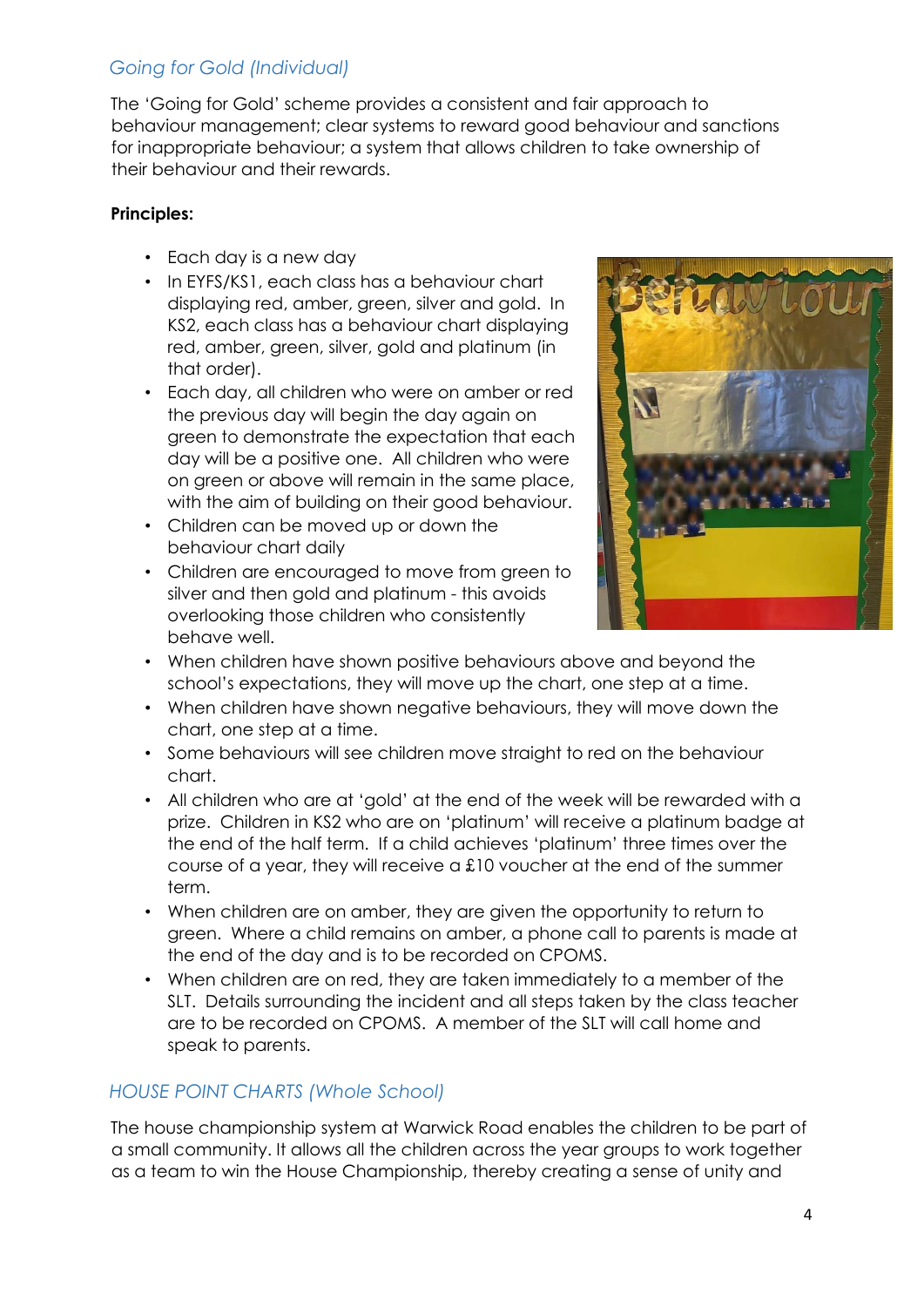inclusion. Each house contains a mixture of children from Reception to Year 6. Once the children start school in reception, they are assigned to one of the four houses. At the end of each week, each child on green on the behaviour chart will earn one points for their house team, each child on silver will earn three points, each child on gold will earn six house points and each child on platinum will earn ten house points.

Every half term, an activity is planned for the children to take part in. The activities set are designed to develop children's social, moral, spiritual and cultural skills. Winners are awarded house points for their house.

#### *Class Monitors and Leaders*

Children will be encouraged to take on responsibilities appropriate to their age through the identification of specific monitors e.g. Sports-leaders and playtime buddies.

#### *Early Years Behaviour Management*

The Pot of Gold (individual)

In EYFS, we follow a similar system to KS1 and KS2. The 'Pot of Gold' behaviour management system provides a consistent and fair approach. It is a system that allows children to take ownership of their behaviour and their rewards and imposes clear systems to reward good behaviour and sanctions for inappropriate behaviour.

#### **Principles:**

- Each day is a new day
- Each class has a behaviour chart displaying, Thunder clouds, Clouds, Sunshine, Rainbow and the Pot of Gold. (in that order)
- These correlate to Red, Amber, Green, Silver, Gold and Platinum

At the beginning of the week, each child begins on the sun. This enables children to see that everyone gets a fair chance at reaching The Pot of Gold that week. As the day progresses, children have the opportunity to move up towards The Pot of Gold for demonstrating positive behaviours and making good choices. The children may also be moved down towards the thunderclouds for making an incorrect choice. Children can be moved up or down the chart throughout the day.

- When children have shown positive behaviours, they will move up the chart, one step at a time
- When children have shown negative behaviours, they will move down the chart, one step at a time
- All children who are at 'the pot of gold' at the end of the week will be rewarded with a prize.

At the start of the following day, all children who have reached the clouds or thunderclouds start back on the sun. This enables children to see that each day is a fresh start and they can make better choices about their behaviour. All children who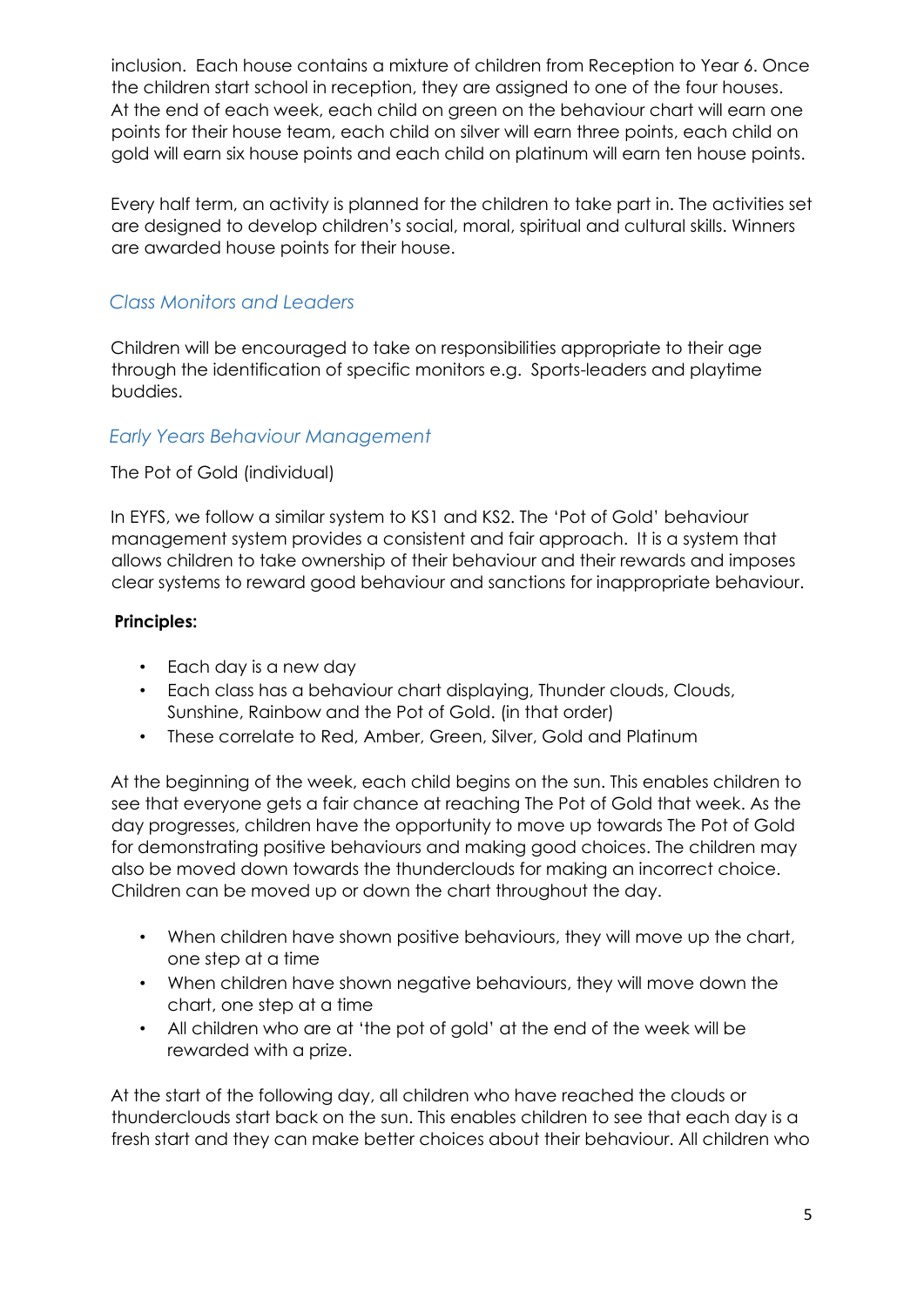were on the sun or above will remain in the same place, with the aim of building on their good behaviour.

#### **Modelling Behaviour Expectations**

If a child does not follow instructions, it is expected that the adult models the correct behaviours, in order to ensure that the child understands the expectations. Encouragement should be given to the child to encourage participation.

#### *KS1 & KS2 Classroom Management Strategies (Individual/ team)*

#### *GOLDEN TIME (Individual/ Class)*

Golden Time is a privilege for those children who respect our school rules and individual class rules decided at the beginning of the year.

Rules are displayed in classrooms and children reminded of them when required.

Golden Time takes place during the last half hour on a Friday afternoon and gives each class an opportunity to enjoy a wide range of activities together. The class teacher decides on the activities for Golden Time.

#### *On the playground*

#### *LUNCHTIMES*

Lunchtime supervisors are encouraged to give out lunchtime rewards for children who display good behaviour. Lunchtime supervisors will have a selection of 'one up', 'one down' cards that they can give out to children. A 'one up' card will be rewarded to any child who the lunchtime staff feel deserves to be moved up the behaviour chart in their classroom. A 'one down' card will be given to any child who the lunchtime staff feel deserves to be moved down on the behaviour chart in their classroom.

Lunchtime supervisors will follow the playtime disciplinary procedures if inappropriate behaviour is displayed. If a lunchtime supervisor thinks the behaviour is a concern, then the child needs to be sent to the Lunchtime Manager. He or she will follow the same behaviour system as exists in class. Persistent inappropriate behaviour may result in exclusion at lunchtimes.

Inappropriate behaviour will be reported via the lunchtime manager to the class teacher or a senior member of staff. The lunchtime manager will meet with the Deputy Headteacher to discuss lunchtime issues, including the management of behaviour. Lunchtime staff will feedback to class teachers who will log any negative behaviour on CPOMS.

During playtime and lunchtime, the following disciplinary procedures must be followed when inappropriate behaviour is displayed.

Step 1: Child is given a verbal warning.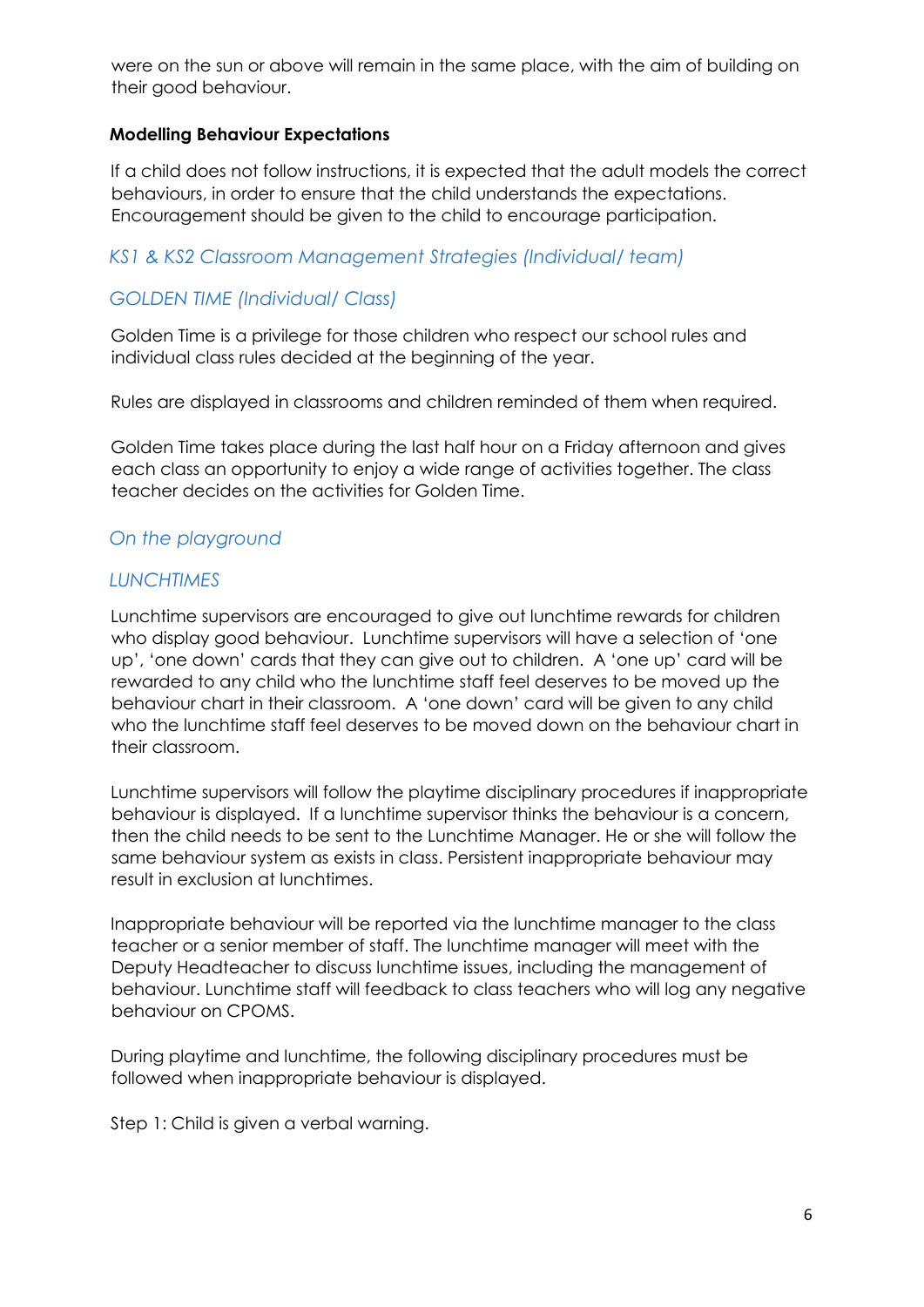Step 2: If the behaviour persists, the child takes time out on the wall in the playground next to their lining up area or away from the group supervised by an adult.

Step 3: If the behaviour persists, the child is sent to the penalty area for a longer period of time. It may be deemed appropriate to give the child a 'one down' card for when they return to the classroom.

Step 4: Child is removed from lunchtime play, at the discretion of the headteacher.

Step 5: Extreme behaviour will result in exclusion.

## Disciplinary Procedures

| Stage   | Examples of Behaviour                                                                                                                                                                                                                                                                | <b>Possible Sanctions</b>                                                                                      | Comments                                                                                                                                                                      |
|---------|--------------------------------------------------------------------------------------------------------------------------------------------------------------------------------------------------------------------------------------------------------------------------------------|----------------------------------------------------------------------------------------------------------------|-------------------------------------------------------------------------------------------------------------------------------------------------------------------------------|
| Stage 1 | Swinging on chair<br>Interrupting/calling out<br>Losing concentration<br>Running inside the school<br>building<br>Being in the wrong place at the<br>wrong time. (e.g. in upper part<br>of school during lunch<br>break)<br>Ignoring instructions<br>Silly noises<br>Pushing in line | Quiet reminder to<br>stop.<br>Non-verbal signals<br>(e.g. Eye contact,<br>pointing)                            | Regularly praising good<br>behaviour (e.g. 'Thank<br>you to all of you who are<br>walking along the corridor<br>sensibly') has a positive<br>effect on those not<br>behaving. |
| Stage 2 | Persistent stage 1 behaviour<br>Rudeness<br>Affecting other pupil's learning<br>Inappropriate remark to other<br>pupils<br>Minor challenge to authority<br>Damaging school's/pupil's<br>property<br>Leaving class without<br>permission Swearing                                     | Moved down one<br>step on the behaviour<br>chart<br>Child may be sent to<br>a member of the<br>Leadership team | Incidents to be recorded<br>on CPOMS.                                                                                                                                         |
| Stage 3 | Persistent stage 2 behaviour<br>Persistent swearing<br>Throwing objects with intent to<br>harm<br>Harming someone so they<br>need medical help<br>Continued challenge to authority<br>Stealing<br>Repeated refusal to do set task<br>Highly offensive remarks to<br>children         | Moved straight to red<br>on the behaviour<br>chart<br>Telephone call to<br>inform parents                      | Incidents to be recorded on<br>CPOMS.<br>Parents are to be informed.                                                                                                          |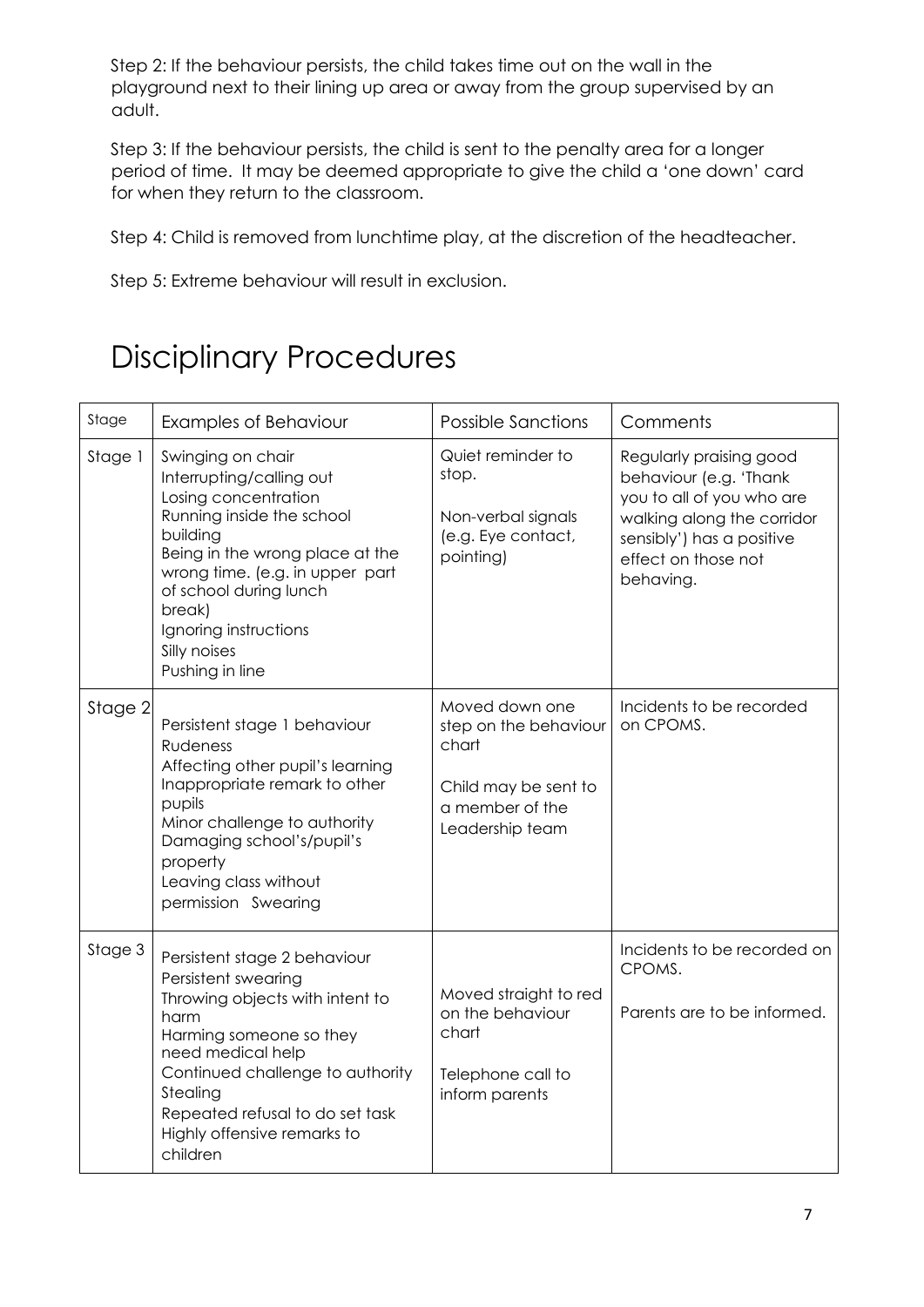For behaviours of greater seriousness than those outlined above, SLT will be informed and will determine the actions on a pupil-by-pupil basis.

All the above sanctions are put in place at the discretion of the Headteacher - the context and child's needs will be fully taken into account when sanctions are applied.

#### *Behaviour support plans*

On the rare occasions when the 'Going for Gold' behaviour strategy is not working for a child, then a discussion will be held between the necessary stakeholders to find out the reasons underpinning the unwanted behaviour. Measures will be put in place to ensure the child's needs are met – this will be in the form of an individual behaviour support plan.

Advice will be sought from professionals from outside the school (Educational psychologists, community nurse) or a PRU, so we may seek help in supporting the child manage their behaviour. The behaviour support plan needs to be agreed with the parents. A copy of the plan will be shared with all staff. It is important that students and voluntary workers are aware of the agreed strategy. A review date for the strategy should be arranged at least termly, or sooner if required.

#### *Children with special educational needs*

We expect all children to abide by the Warwick Road Primary School's Behaviour Policy as much as possible. We want to keep children with special educational needs within the whole school behaviour management systems; however, an individualised behaviour and reward system may be in place for some children.

Children with social and emotional needs:

- Have regular meetings with their teacher and parents/carers
- Have targets for behaviour on their ANP or have an Individual Behaviour Support Plan, as deemed appropriate.
- Meet regularly with the SENCO and /or the headteacher to discuss progress toward targets.
- Parents and families will be kept informed of their child's progress through parent meetings and additional meetings if requested.

As mentioned above, some children with an EHCP may need the whole school behaviour management systems to be modified to manage their behaviour. Most often we will encourage the use of the school's behaviour plan as it is very visual, easy to follow and accessible to all. There may be instances where additional individualised behaviour and rewards plans are in place. If this is the case, the class teacher and SENDCo will collaborate and meet with parents and children to ensure an individual, attainable plan is in place.

*Children with mental health problems*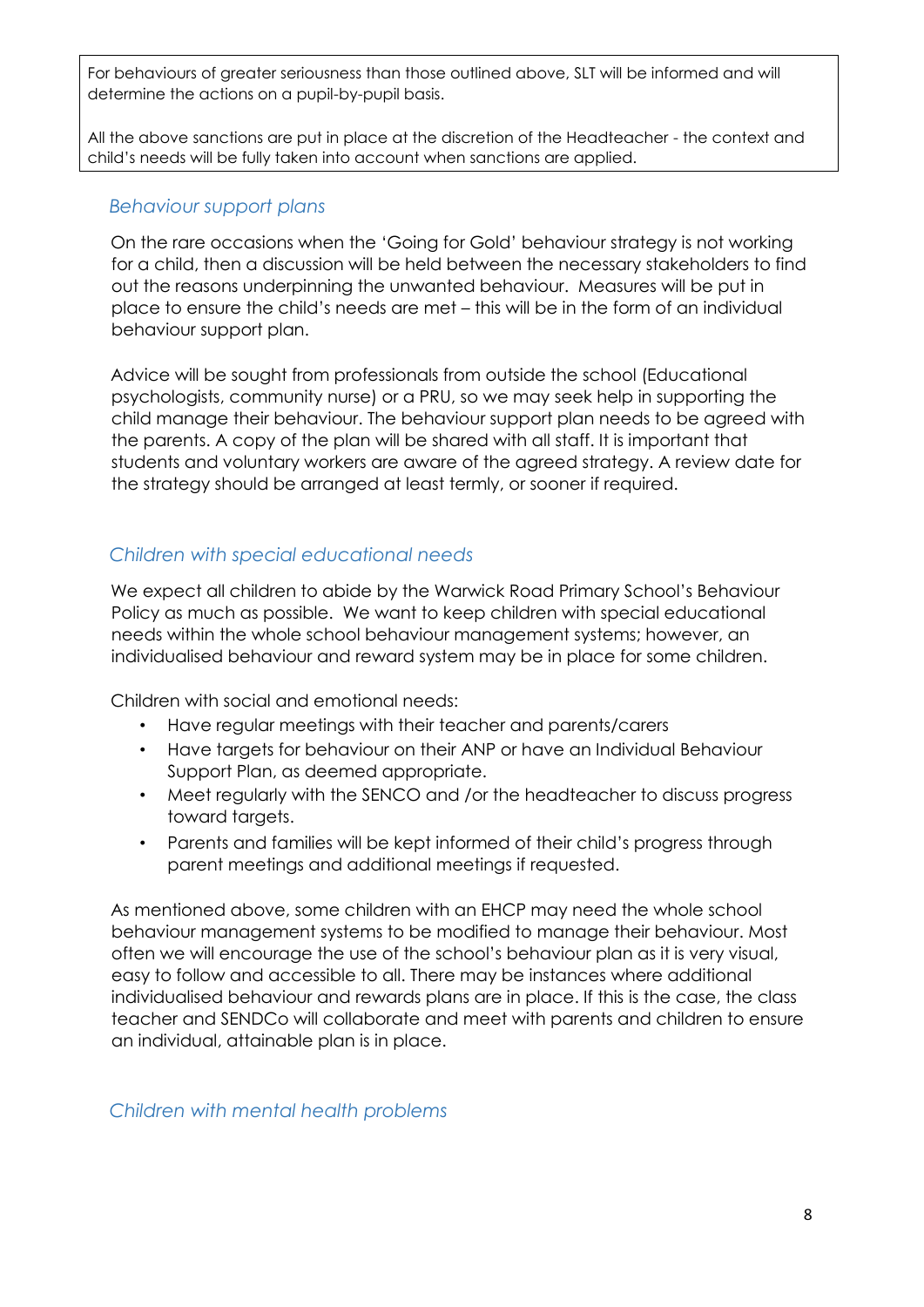Warwick Road Primary School has a central role to play in enabling pupils to be resilient and to support good mental health and wellbeing. The school's approach to mental health and behaviour is part of a consistent whole school approach. This involves:

- A structured school environment with clear expectations of behaviour, well communicated social norms and routines, which are reinforced with highly consistent consequence systems.
- Having an individual support plan when behavioural issues might be a result of mental health, other needs or vulnerabilities.

#### *Use of force to restrain or control pupils:*

On the rare occasion, it may become necessary to physically intervene to safeguard the well-being of students and staff. It is the objective of Warwick Road Primary School to maintain consistent and safe practices in the use of handling, reasonable force & restraint.

In order to maintain the safety and welfare of our pupils, it may sometimes be necessary to use reasonable force on a pupil, as permitted by law.

The Governing Body have taken account of advice provided by the DfE - Use of reasonable force: advice for headteachers, staff and governing bodies and the school's public sector equality duty set out in section 149 of the Equality Act 2010.

Force is generally used for two different purposes: either to control pupils or to restrain them. Control can mean either passive contact (standing between two pupils or blocking a pupil's path) or active physical contact (leading a pupil by the hand or arm, ushering a pupil away by placing a hand in the centre of the back).

All members of school staff have a legal power to use reasonable force.

Any use of force by staff will be reasonable, lawful and proportionate to the circumstances of the incident and the seriousness of the behaviour (or the consequences it is intended to prevent). Reasonable force will be used only when immediately necessary and for the minimum time necessary to achieve the desired result and in order to prevent a pupil from doing or continuing to do any of the following:

- committing a criminal offence
- injuring themselves or others
- causing damage to property, including their own
- engaging in any behaviour prejudicial to good order and discipline at the school or among any of its pupils, whether that behaviour occurs in a classroom or elsewhere.

#### *Definition of Terms:*

Handling – refers to any physical intervention applied by a member of staff where it is necessary to make physical contact with a student in order to manage their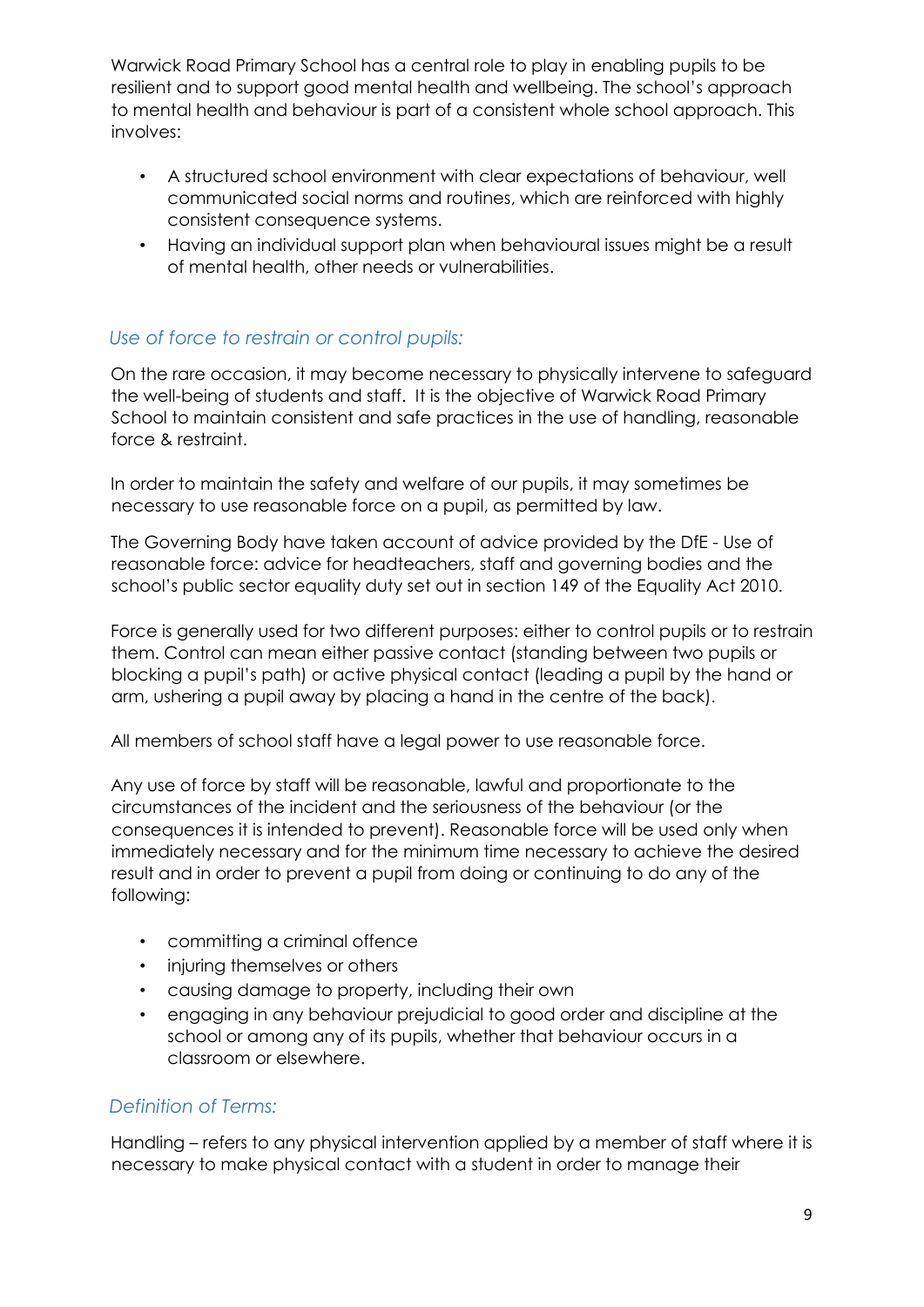conduct, or ensure their own or others' safety. Handling strategies may be restrictive or non-restrictive and include shepherding, guiding, supporting, blocking, confining, holding and, in the most extreme cases, restraining.

Use of Reasonable Force – is the application of appropriate and proportionate force required to achieve the required outcome from the handling strategy employed (see above) without further endangering the student, member of staff, or others present at the time of physical intervention.

Restraint - is the positive application of force in order to actively prevent a child from causing significant injury\* to him/herself or others or seriously damaging property. \*Significant injury would include: actual or grievous bodily harm, physical or sexual abuse, risking the lives of, or injury to, themselves or others by wilful or reckless behaviour, and self-poisoning.

It must evident that on any occasion where physical restraint is used there were strong indicators that if immediate action had not been taken, significant injury would have followed.

#### *What Is Bullying?*

Bullying is unacceptable repetitive behaviour used by an individual or group, which intentionally hurts another individual or group, either physically or emotionally.

In other words, bullying at Warwick Road Primary School is considered unacceptable behaviour.

#### *Bullying can be:*

- Emotional- being unfriendly, excluding, tormenting (e.g. hiding books, threatening gestures)
- Physical- pushing, kicking, biting, hitting, punching or any use of violence
- Racial- racial taunts, graffiti, gestures
- Sexual- unwanted physical contact or sexually abusive comments, homophobic
- Verbal name-calling, sarcasm, spreading rumours, teasing
- Cyber bullying all areas of internet, such as email and internet chat Twitter,
- Facebook misuse

Our behaviour policy does not condone any form of bullying, whether physical/ verbal abuse or persistent teasing. Any parent who suspects that their child may be a victim of any kind of bullying should contact the class teacher as soon as they have a concern.

Warwick Road Primary School aims to treat everyone with dignity, respect and consideration and to value the diversity of our community. Bullying will often include elements of discrimination and/or oppression and this will be challenged and responded to appropriately.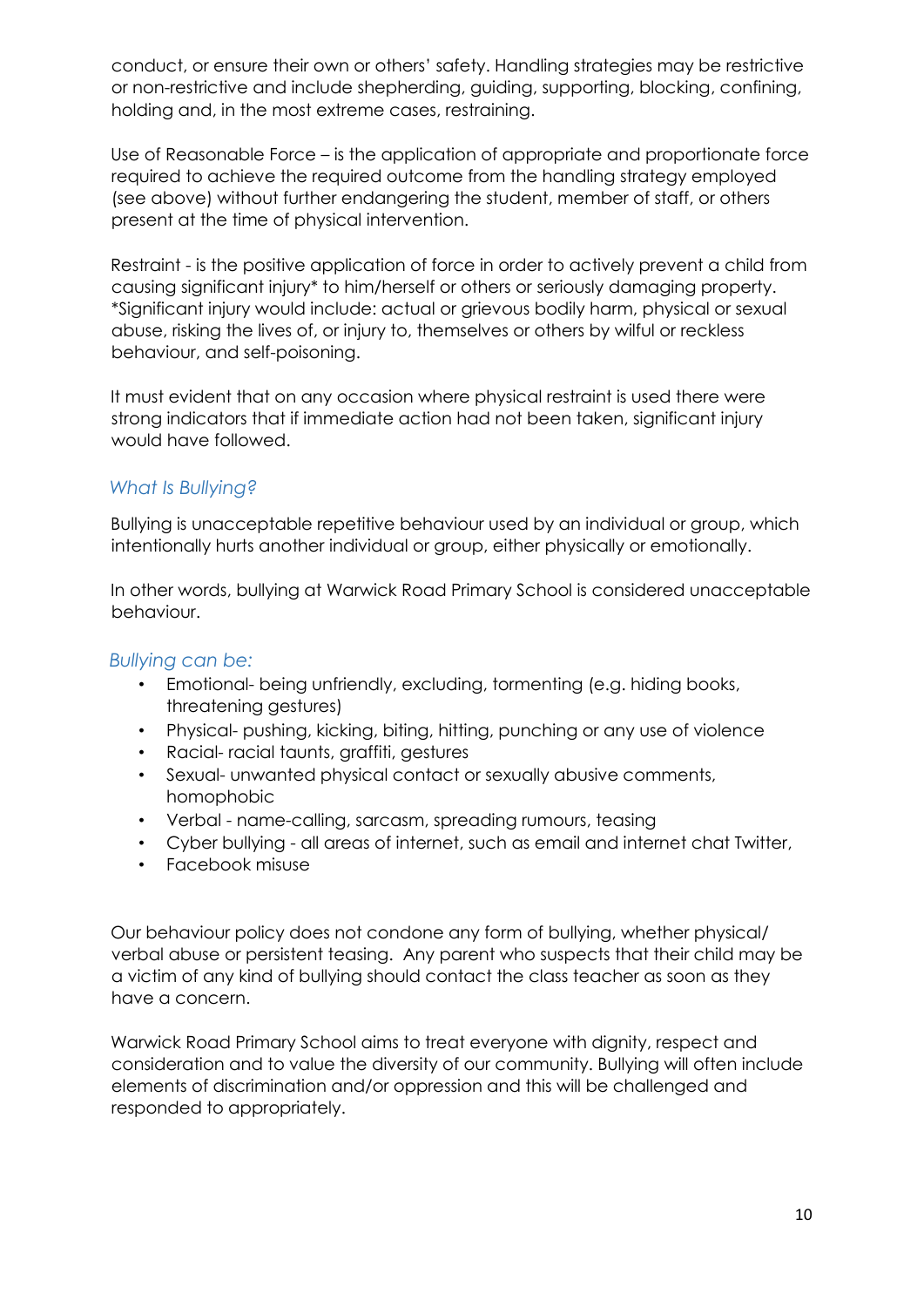#### *Exclusions*

These may be used in cases of extreme behaviour and include internal exclusions and isolations, fixed term exclusions and permanent exclusions. Please refer to the exclusions policy.

Where pupils show repeated instances of negative behaviour on the playground, they may be removed from the playground at playtime and/or lunchtime. This is at the discretion of the headteacher.

#### *Anti –bullying*

At Warwick Road Primary School, we adopt the following strategies to prevent bullying:

- Explicit teaching of positive behaviours embedded within the curriculum addressing positive relationships, conflict resolution, resilience, bystander action etc.
- Regularly recognition and acknowledgment of students who demonstrate appropriate behaviours to promote and restore right relationships
- Vigilant classroom, playground and transition supervision
- "The Power of One" anti-bullying performance, which explains the different roles in bullying: Bully, Target, and Bystander. It encourages students not to be bystanders, and emphasises the need for individual action to make the community a safer, better place. All the children then take the 'Power of One' anti-bullying oath and sign a poster board which displays the oath:

#### *I will not bully others, I will not stand by while others are bullied, I will report and deal with bullying whenever I see it, Because I have the Power of One.*

#### *Expectations of parents/carers own behaviour in and around the school*

Aggressive and confrontational behaviour by parents/carers is not acceptable.

In the event of a parent/carer displaying any form of aggressive/confrontational behaviour the Head Teacher/Deputy Head Teacher will act to resolve the matter. At no time is it the responsibility of the person at the receiving end to accept such behaviour. Any such incidents must be reported to either the Head Teacher/Deputy Head Teacher who will decide what action is to be undertaken. Aggressive behaviour can be in any or a contribution of the following:-

- Swearing
- Aggression
- Bullying
- Confrontational
- Physical contact
- Sexist